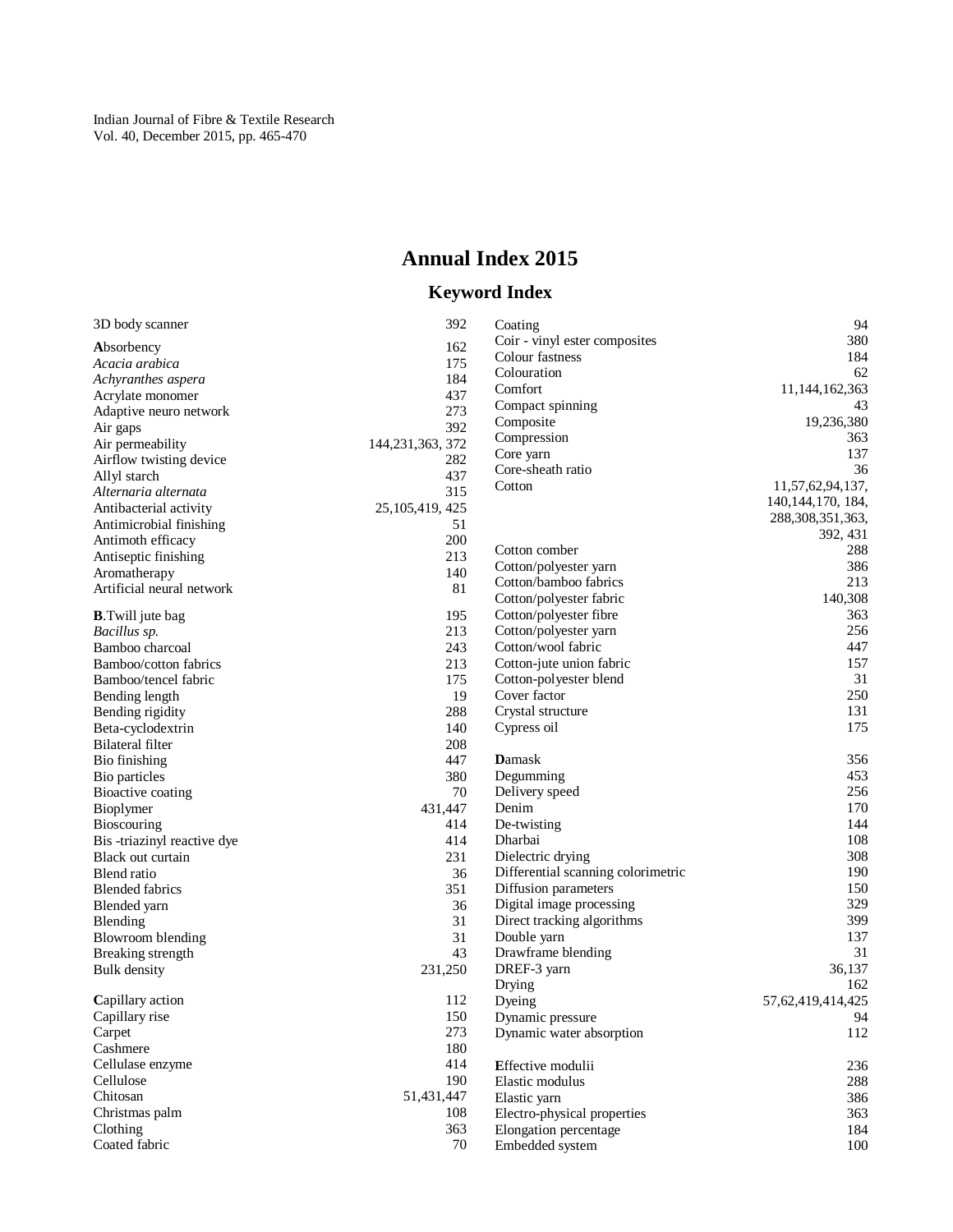### 466 INDIAN J. FIBRE TEXT. RES., DECEMBER 2015

| Engineering constant<br>Essential oils | 236<br>140                                  | Hydraulic permeability<br>Hypochlorite treatment | 405<br>405          |
|----------------------------------------|---------------------------------------------|--------------------------------------------------|---------------------|
| Fabric                                 | 11,51,70, 87,94,140,<br>144, 150, 157, 162, | Image processing<br>Impact strength              | 87,399<br>380       |
|                                        | 175, 195, 203, 208,                         | Indigo dye                                       | 170                 |
|                                        | 231,236,243,250,                            | Injection technique                              | 405                 |
|                                        | 282,301,308,320,                            | Intermingling                                    | 267                 |
|                                        | 351,356,363,386,41                          |                                                  |                     |
|                                        | 4,425,431,447                               | Jacquard device                                  | 100                 |
| Fabric compressibility                 | 144                                         | Jacquard warp-knitted fabric                     | 208                 |
| Fabric constructional parameters       | 250                                         | Jacquard weave                                   | 320,356             |
| Fabric handle                          | 157                                         | Jute bag                                         | 195                 |
| Fabric harshness                       | 157                                         | Jute fabric                                      | 414                 |
| Fabric quality                         | 363                                         | Jute-cotton union fabric                         | 157                 |
| Fabric self-lubricating liner          | 293                                         |                                                  |                     |
| Fabric weight                          | 329                                         | Kevlar                                           | 293                 |
| Face flip face fabric                  | 320                                         | Klebsiella sp.                                   | 213                 |
| False twist                            | 399                                         | Knitted fabric                                   | 11,162,208,243,282, |
| Fastness property                      | 57                                          |                                                  | 301, 386            |
| Feed forward neural network            | 267                                         |                                                  |                     |
| Feed ratio                             | 256                                         | Laccase                                          | 62                  |
| Felting test                           | 458                                         | Laplacian mask                                   | 329                 |
| Ferulic acid                           | 62                                          | Leuco sulphur dye                                | 57                  |
| Fibre                                  | 11, 19, 31, 36, 131, 162,                   | Light cutting ability                            | 231                 |
|                                        | 288,405,437,447,                            | Linked atom least squares                        | 131                 |
|                                        | 453                                         | Liquid transfer property                         | 162                 |
| Fibre composites                       | 108                                         | Loop geometry                                    | 112                 |
| Fibre glass fabric                     | 236                                         | Loop length                                      | 351                 |
| Fibre reinforced composites            | 236                                         | Lyocell                                          | 243                 |
| Figured fabric                         | 320                                         |                                                  |                     |
| Filaments orientation angle            | 399                                         | Madhuca longifolia                               | 419                 |
| Finishing                              | 51,62,70,105,170,                           | Mathematical model                               | 150                 |
|                                        | 213,301,431,447                             | <b>MATLAB</b> software                           | 329                 |
| Friction spinning                      | 137                                         | Mechanical properties                            | 81,301,437          |
| Fringe projection                      | 203                                         | Medical garment                                  | 70                  |
| Functional finishing                   | 447                                         | Metabolites                                      | 105                 |
| Fungal pigment                         | 315                                         | Micro polyester                                  | 243                 |
| Fuzzy e-means clustering               | 208                                         | Microencapsulation                               | 175,213             |
|                                        |                                             | Microwave drying                                 | 51,308              |
| Garcinia pedunculata                   | 184                                         | Microwave-assisted degumming                     | 453                 |
| Garment                                | 392                                         | Milkweed                                         | 351                 |
| General regression neural network      | 267                                         | Moire pattern                                    | $203\,$             |
| Genetic algorithm                      | 81                                          | Moisture management                              | 11,243              |
| Geometrical model                      | 94                                          | Molecular structure                              | 131                 |
| Gerardiana diversifolia                | 180                                         | Monoazo dyes                                     | 425                 |
| Glucose                                | 57                                          | Monofilament test                                | 108                 |
| Graft copolymerization                 | 437                                         | Mordant                                          | 419                 |
| Grape fruit oil                        | 175                                         | Mosquito repellent                               | 175                 |
| Guanidinylated chitosan                | 51                                          | Muga silk                                        | 131                 |
|                                        |                                             | Multi hidden layer                               | 267                 |
| Hamburger model                        | 36                                          | Multimedia memory card                           | 100                 |
| Handloom fabric                        | 87,100,320                                  | MVS yarn                                         | 256                 |
| Harnessing                             | 356                                         |                                                  |                     |
| Hat production                         | 458                                         | Nano aluminum oxide                              | 25                  |
| Heat setting                           | 273                                         | Nano titanium oxide                              | 25                  |
| Heat transfer                          | 372                                         | Nano zinc oxide                                  | $25\,$              |
| Hemp fibre                             | 453                                         | Nanogel                                          | 431                 |
| Herakle stitch                         | 195                                         | Nanosafe textiles                                | 105                 |
| Hollow fibre                           |                                             |                                                  |                     |
|                                        | 405                                         | Natural dye                                      | 180, 200, 315, 419  |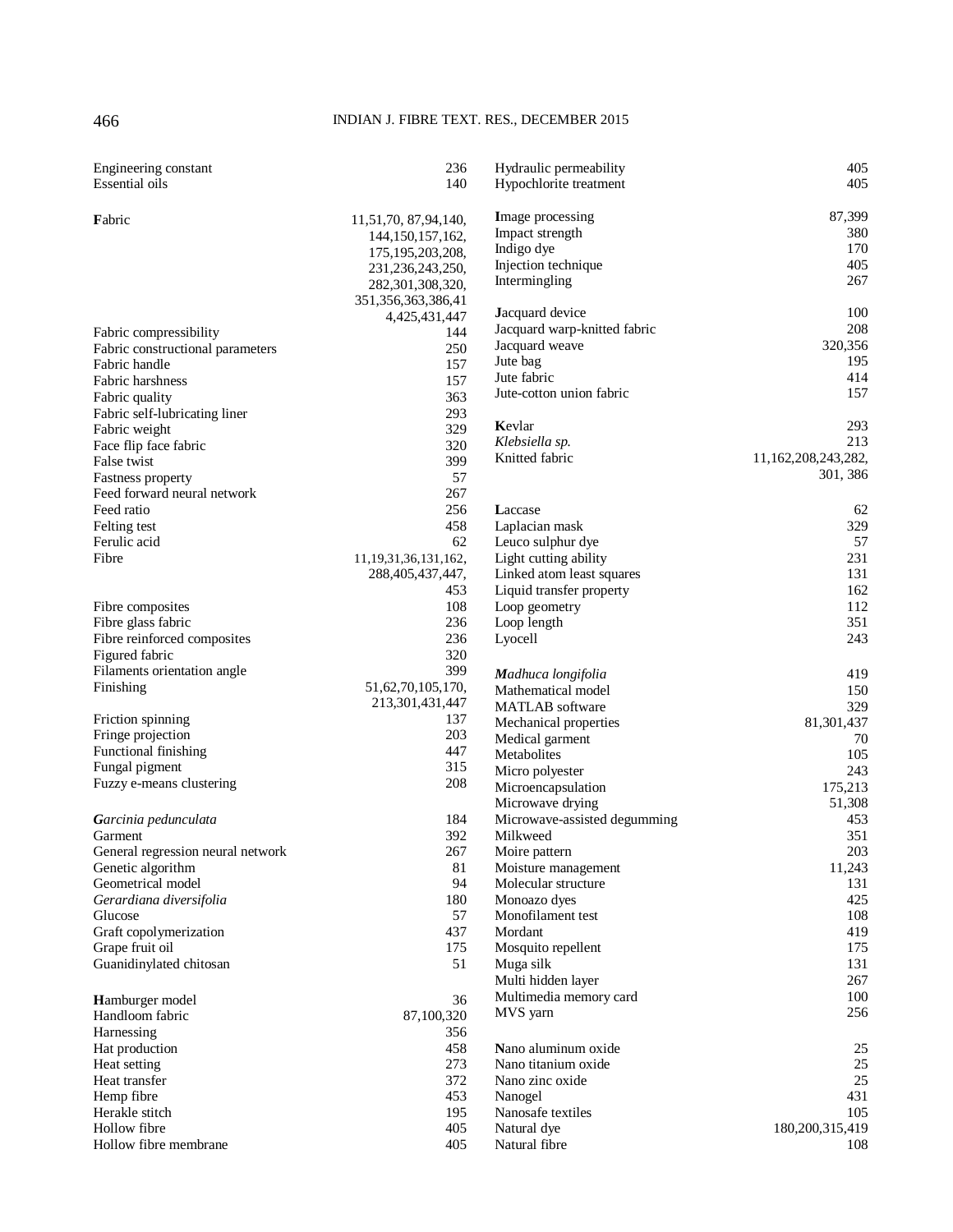| Neural network                  | 267,372             | Self-lubricating liner           | 293               |
|---------------------------------|---------------------|----------------------------------|-------------------|
| Neural restoration of flock     | 288                 | Semi-combed fibre                | 31                |
| Neuro fuzzy inference system    | 273                 | Silk                             | 62,70,81,131,184, |
| Nips stability                  | 267                 |                                  | 419               |
| Non-contact measuring tool      | 392                 | Silver nanoparticles             | 105               |
| Nonwoven                        | 372                 | Simulated annealing              | 380               |
| Nozzle pressure                 | 256                 | Single jersey fabric             | 11                |
| Number of nips                  | 267                 | Sisal fibre                      | 19                |
| Nylon                           | 11,62,399,425       | Sizing performance               | 437               |
|                                 |                     | Smart finishing                  | 431               |
| <b>Orthogonal weft tapestry</b> | 320                 | Sol-gel                          | 140               |
|                                 |                     | Sorption ability                 | 150               |
|                                 |                     | Sound absorption                 | 19                |
| Papaya                          | 105                 | Spandex fabric                   | 94                |
| Paper pulp                      | 19                  | Spectral property                | 425               |
| Pashmina                        | 180                 | Spindle size                     | 256               |
| Pattern classification          | 87                  |                                  | 43, 137, 256      |
| Pattern separation              | 208                 | Spinning                         | 43,137,282        |
| Physical properties             | 43                  | Spun yarn                        |                   |
| Physiological comfort           | 431                 | Spunlace fabrics                 | 372               |
| Phytochemical analysis          | 200                 | Staphylococcus epidermis         | 315               |
| Pin-point effect                | 273                 | Staphylococcus pyogenes          | 315               |
| Piper betel                     | 213                 | Staphylococcus sp.               | 213               |
| Plated fabric                   | 11                  | Starch                           | 190               |
| Pneumatic compacting system     | 43                  | Static water absorption          | 112               |
| Polyamide                       | 425                 | Stimuli-responsive nano gel      | 431               |
| Polyester                       | 36,70,162,243,250,  | Stitch density                   | 195               |
|                                 | 308, 351, 386, 437  | Stitching                        | 356               |
| Polyester/cotton                | 31,140,256,363,308, | Stress-strain curve              | 36                |
|                                 | 386                 | Strobilanthes cusia (Nees) Kuntz | 184               |
| Polymer finish                  | 447                 | Structural parameters            | 386               |
| Polypropylene                   | 162                 | Super-carded fibre               | 31                |
| Polysulfone                     | 405                 |                                  |                   |
| Polytetrafluoroethylene         | 293                 | Taguchi method                   | 386               |
| Pore size                       | 405                 | Tannin                           | 200               |
| Pore size distribution          | 372                 | Tapestry                         | 320               |
| Porosity                        | 231                 | Temperature cutting ability      | 231               |
| Powerloom fabrics               | 87                  | Tenacity                         | 36                |
| Prickliness                     | 157                 |                                  |                   |
| Printing                        | 315                 | Tencel/bamboo fabric             | 175               |
| Proportions methods             | 250                 | Tensile properties               | 36,170            |
| Proteus sp.                     | 213                 | Tensile strength                 | 184               |
|                                 | 87                  | Terry fabric                     | 112               |
| Proximal support vector machine |                     | Terry towel                      | 301               |
| Pseudomonas sp.                 | 213                 | Textile mechanics                | 236               |
| Punched cards                   | 100                 | Textured yarn                    | 399               |
|                                 |                     | Thermal conductivity             | 243               |
| Rabbit hair                     | 458                 | Thermal insulation               | 351,392           |
| Rapid-I machine vision system   | 108                 | Thermal properties               | 11,190            |
| Reactive dye                    | 414                 | Tightness factor                 | 351               |
| Reducing sugar                  | 57                  | Tip definition                   | 273               |
| Reflectance                     | 250                 | Tip effect                       | 273               |
| Residual gum content            | 453                 | Tissue engineering               | 81                |
| Residual torque                 | 282                 | Towel                            | 301               |
| Ring spinning                   | 43                  | Transistor to transistor logic   | 100               |
| Ring yarn                       | 36                  | Tribological performance         | 293               |
| Ring-spun yarn                  | 282                 | Tri-layer fabric                 | 243               |
| RS485 serial bus                | 100                 | Twill damask                     | 356               |
|                                 |                     | Twist direction                  | 137               |
| <b>Scaffolds</b>                | 81                  | Twist level                      | 137               |
|                                 |                     |                                  |                   |
| Scaling                         | 356<br>195          |                                  |                   |
| Seam strength                   |                     | Ultraviolet protection factor    | 351               |
| Sectioning                      | 356                 | Union fabric                     | 157               |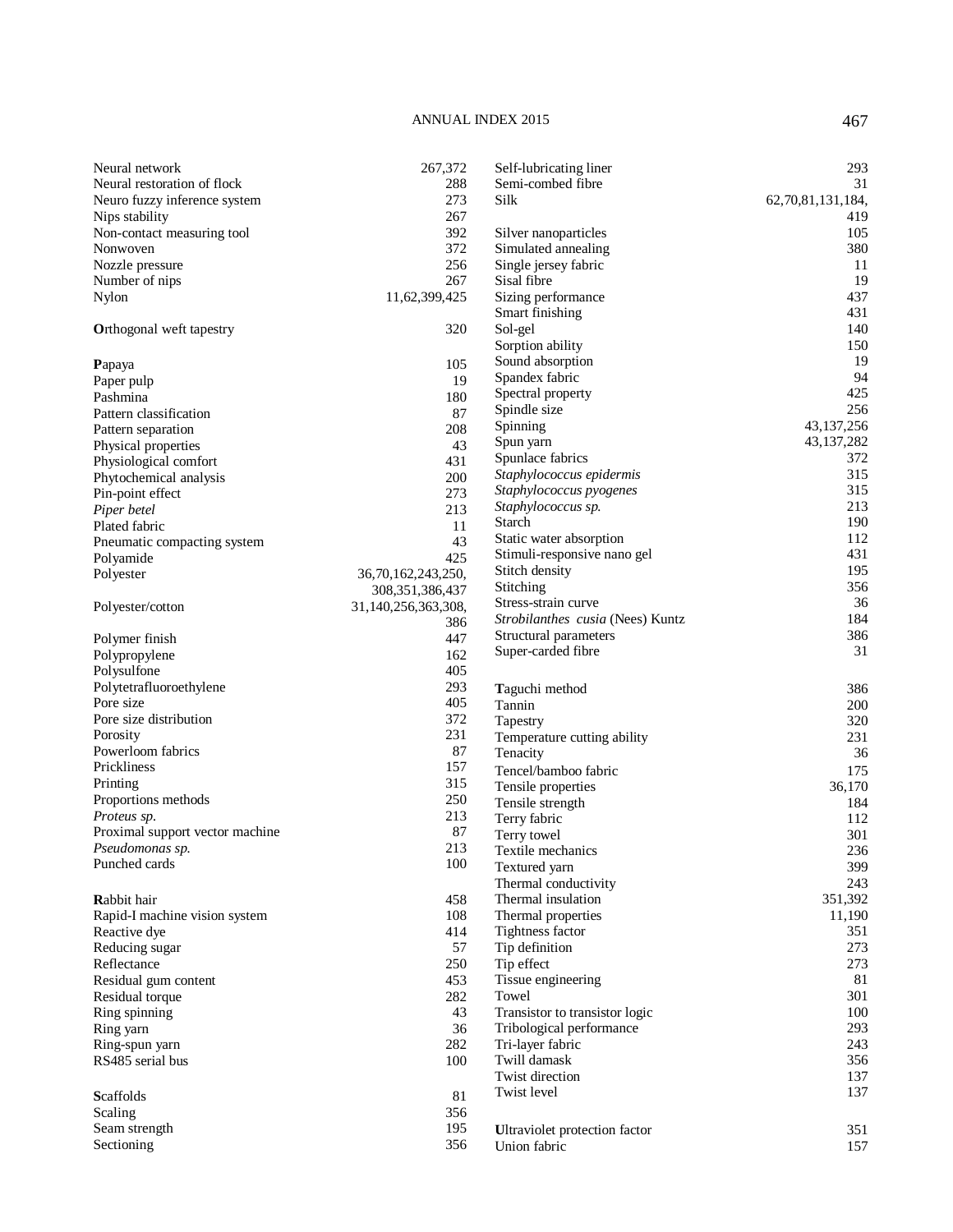### 468 INDIAN J. FIBRE TEXT. RES., DECEMBER 2015

| Unit cell model           | 236         | Wicking            | 162                   |
|---------------------------|-------------|--------------------|-----------------------|
| UVR transmission          | 386         | Wool               | 51, 62, 180, 200,     |
|                           |             |                    | 447,458,184           |
| <b>Viscose</b>            | 25,36,62    | Wool/cotton fabric | 447                   |
| Viscosity                 | 437         | Woven fabric       | 150, 203, 236, 243,   |
| Vortex yarn               | 256         |                    | 250,301               |
| War-knitted fabric        | 301         | X-ray diffraction  | 190                   |
| Warp-knitted fabric       | 208         | X-ray technique    | 131                   |
| Wash durability           | 213         | Xylanase enzyme    | 414                   |
| Water absorption          | 301         |                    |                       |
| Water flux                | 405         |                    |                       |
| Water vapour permeability | 144,351     | Yarn               | 31, 36, 43, 137, 144, |
| Wavelet decomposition     | 208         |                    | 184, 256, 267, 282,   |
| Weave analysis            | 356         |                    | 386,399               |
| Weaving                   | 100,320,356 | Yarn density       | 203                   |
| Weft density              | 250,293     | Yarn elongation    | 256                   |
| Weft knitted fabrics      | 386         | Yarn hairiness     | 43                    |
| Weft way fabric strength  | 195         | Yarn imperfections | 43                    |
| Wet processing            | 157         | Yarn tenacity      | 256                   |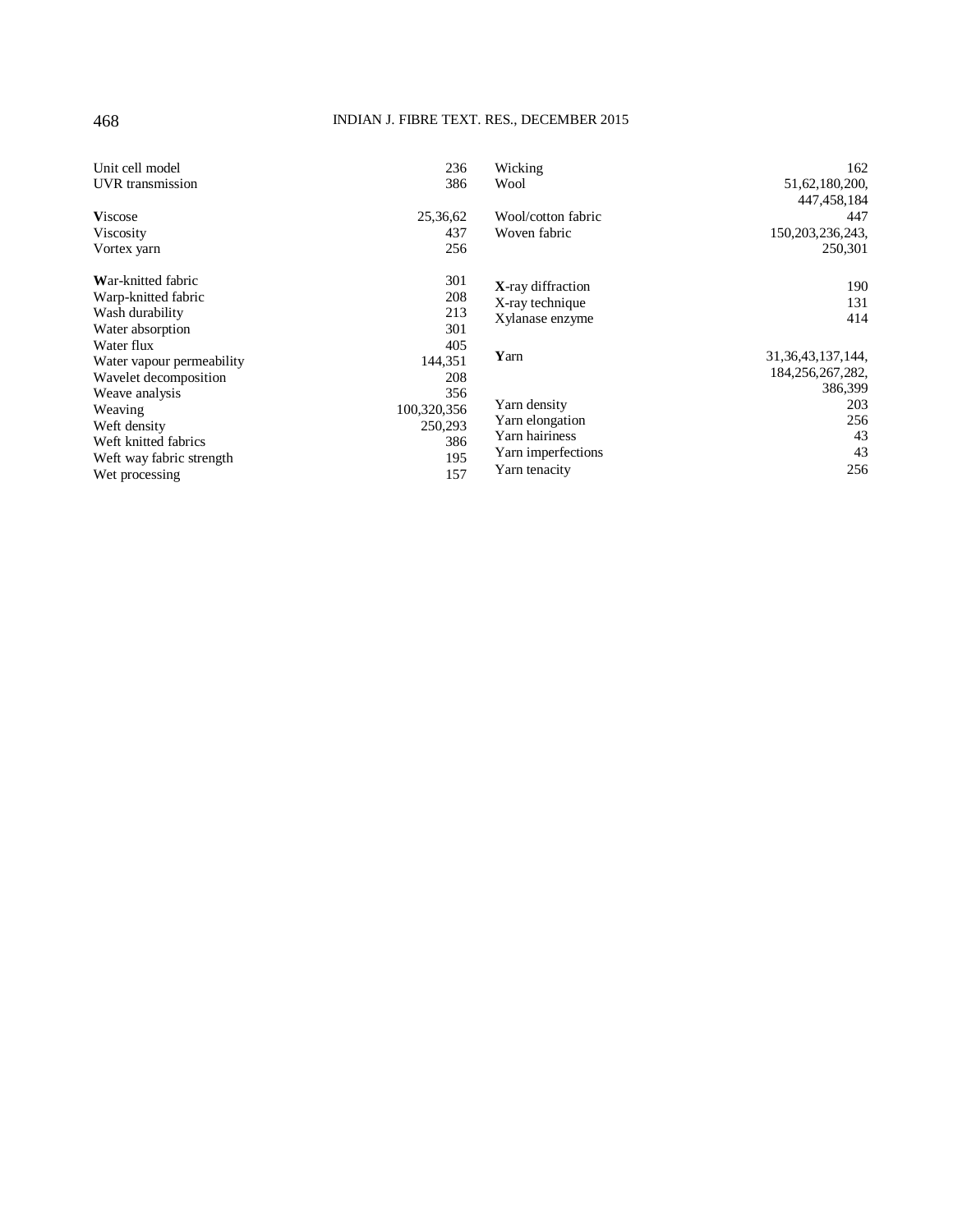### **Author Index**

| <b>Agarwal Rashi</b>                       |            |                                        | 453     |
|--------------------------------------------|------------|----------------------------------------|---------|
|                                            | 105<br>301 | Han Guangting<br>Hasani Hossein        | 386     |
| Akaydin M                                  | 250        |                                        | 43      |
| Akgun Mine<br>Almetwally Alsaid Ahmed      | 43         | Hebeish Ali Ali                        | 431     |
|                                            | 250        | Hemmati Nejad N                        |         |
| Alpay Halil Rifat<br>Amani Tehran Mohammad | 203        |                                        | 19      |
| Ananda HT                                  | 131        | <b>J</b> agasthitha R<br>Jaiswal Hiren | 157     |
|                                            | 19         |                                        |         |
| Angeswari T                                |            | Jayabal S                              | 108,380 |
| Anindya Ghosh                              | 87         | Jeyaraj Jeyakodi Moses                 | 447     |
| Asanovic Koviljka A                        | 363        | Jhanji Y                               | 11,162  |
| Ashok Kumar L                              | 329        | Jian Ma                                | 293     |
| <b>Atalay Mumune</b>                       | 308        | Jian-cheng Yang                        | 288     |
| <b>Baffoun Ayda</b>                        | 57         | Jiang Gaoming                          | 208     |
| Bahl Mansi                                 | 351        | Jin Enqi                               | 437     |
| Banale Ayano Koyrita                       | 144        |                                        |         |
| Bashari A                                  | 431        | Kaikai Sun                             | 453     |
| Baykal Pinar Duru                          | 267        | Kandhavadivu P                         | 243     |
| Becerir Behcet                             | 250        | Kantouch A                             | 25      |
| Behera B K                                 | 112        | Karbasi Saeed                          | 81      |
| Bhar R B                                   | 87         | Karuppan Perumal                       | 315     |
| <b>Bhowmick M</b>                          | 137        | Kashyap Sonu Rani                      | 105     |
| Byrappa K                                  | 131        | Kasthuri N                             | 100     |
|                                            |            | Keerthana A                            | 329     |
| Cerovic Dragana D                          | 363        | Khalili Haleh                          | 386     |
| Chattopadhyay D P                          | 157        | Khosravi A                             | 425     |
| Chattopadhyay R                            | 144        | Koranne Milind                         | 157     |
| Chattopadhyay S K                          | 137        | Kostic Mirjana M                       | 363     |
| Chattopadhyay S N                          | 414        | Kothari V K                            | 11,162  |
| Chaudhary Harshita                         | 70         | Krofa D                                | 180     |
| Chaudhuri Atin                             | 36         | Kumar Ajay                             | 180,200 |
| Chipot Natalie                             | 140        | Kumaravelu R                           | 100     |
| Choudhury Manabendra Dutta                 | 184        | Kuthalam E Sankara                     | 256     |
|                                            | 195        | Kuvvetli Yusuf                         | 267     |
| Chowdhury Soumita                          |            |                                        |         |
| Dadgar Mehran                              | 273        | Lakshmanan Ammayappan                  | 447     |
| Das Koushik                                | 195        | Latifi M                               | 203,399 |
| Dekanića T                                 | 170        | Lee Jong Soon                          | 447     |
| Devi Sagarika                              | 315        | Li Jun                                 | 392     |
| Dorgham Sohad M                            | 25         | Li Manli                               | 437     |
|                                            |            | Liu Xinjin                             | 282     |
| <b>El-Sayed A Atef</b>                     | 25         |                                        |         |
| Ezazshahabi Nazanin                        | 203        | <b>M</b> Senthilkumar                  | 329     |
|                                            |            | Madanipour Khosro                      | 203     |
| Gancarčik T                                | 458        | Maheshwari V                           | 179,213 |
| Garg Neelam                                | 105        | Mahmoudi Mohammad Reza                 | 405     |
| Geethadevi R                               | 179        | Majumdar P K                           | 36      |
| Ghaderpanah P                              | 399        | Merati Ali Akbar                       | 273     |
| Gharanjig K                                | 425        | Mihailovic Tatjana V                   | 363     |
| Ghosh Subhas                               | 140        | Mokhtari F                             | 399     |
| Gon D P                                    | 195        | Mourad M M                             | 43      |
| Guha Tarit                                 | 87         | Mukhopadhyay Gopal                     | 195     |
| Guo Xiaoqing                               | 453        |                                        |         |
| Gupta Charu                                | 70         | Naghashzargar Elham                    | 81      |
| Gupta D                                    | 11,70,162  | Nanda Prakash M B                      | 131     |
|                                            |            | Narayana Swamy V                       | 419     |
| Halari N R                                 | 137        | Nasrallah Sassi Ben                    | 150     |
| Hamdaoui Mohamed                           | 57,150     | Ninge Gowda K N                        | 419     |